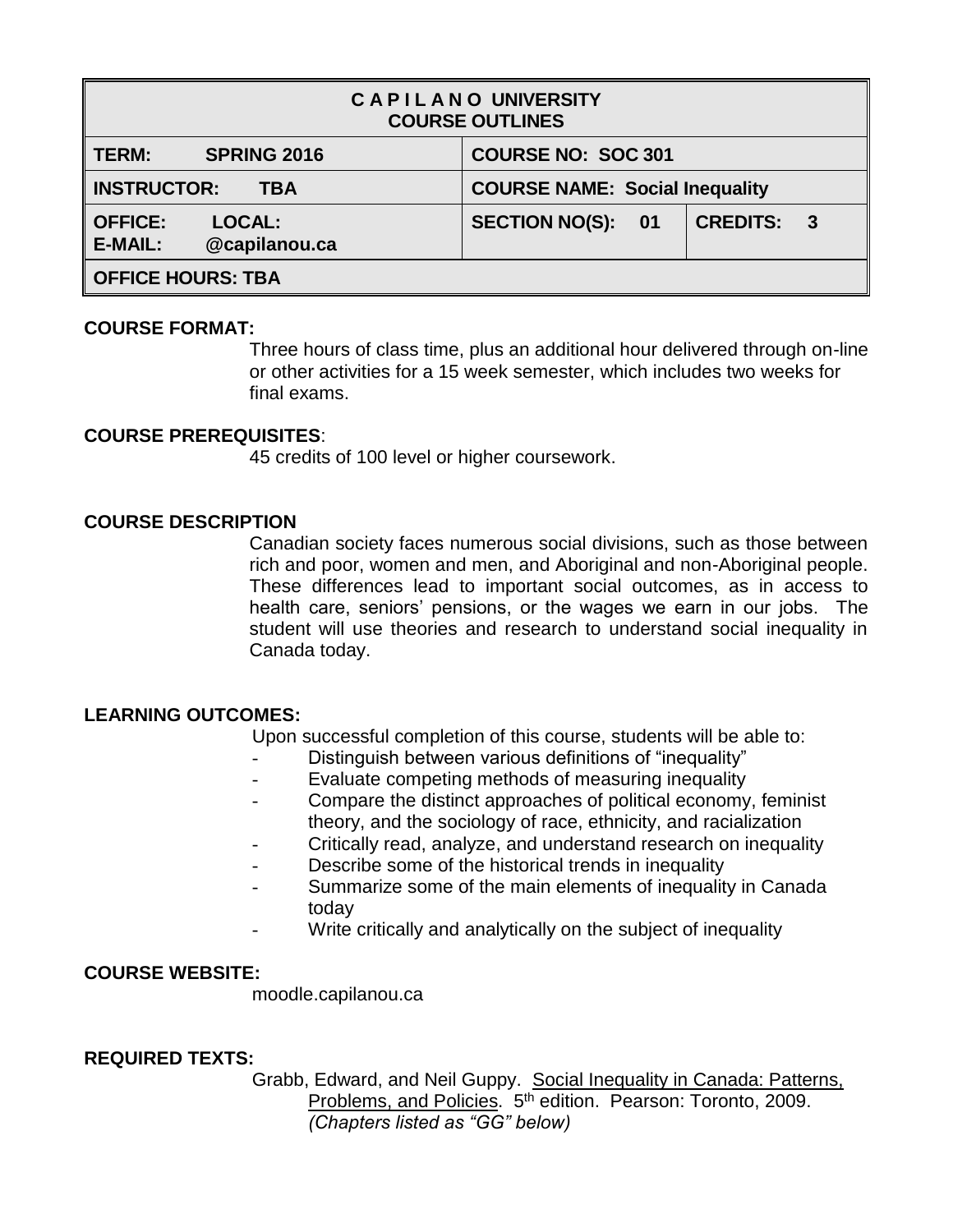Wilkinson, Richard and Kate Pickett. The Spirit Level: Why Equality is Better for Everyone. (revised paperback edition). Penguin: London, 2010.

SOC 301 online readings. Available on Moodle.

# **COURSE CONTENT:**

| <b>Week</b>     | <b>Topic</b>                                                                       | <b>Readings</b>                                                                                                         |  |
|-----------------|------------------------------------------------------------------------------------|-------------------------------------------------------------------------------------------------------------------------|--|
| 1               | Introduction: What is social<br>inequality?                                        | GG Introduction (pp.1-16)                                                                                               |  |
| $\overline{2}$  | Political economy: corporate Canada,<br>globalization, and neoliberalism           | GG chs. 1 and 2 (pp. 17-43)                                                                                             |  |
| 3               | Classes, the labour movement, and<br>strikes                                       | GG chs. 3 and 4 (pp. 44-76)                                                                                             |  |
| $\overline{4}$  | Wealth and Poverty: what is<br>poverty? Who is poor? And who are<br>the "1%"?      | GG chs. 5, 6, and 7 (pp. 77-105)                                                                                        |  |
| 5               | Wealth and Poverty 2: Economic<br>Inequality over time                             | Osberg, "A Quarter Century of<br>Economic Inequality" (Moodle)                                                          |  |
| 6               | Labour Markets, Work, and Inequality                                               | GG ch. 9 (pp.133-149)                                                                                                   |  |
| $\overline{7}$  | Gender and Inequality: the<br>economics of gender                                  | GG chs. 13, 14 and 15 (pp. 191-<br>236)                                                                                 |  |
| 8               | Gender and Inequality: violence<br>against women and reducing gender<br>inequality | McInturff, "The Gap in the<br>Gender Gap"; McInturff, "Closing<br>Canada's Gender Gap" (Moodle)                         |  |
| 9               | Race, Ethnicity, Inequality                                                        | GG chs. 17, 18 (pp. 253-294)                                                                                            |  |
| 10              | <b>Aboriginal Inequality</b>                                                       | GG ch. 19 (pp. 295-304);<br>MacDonald and Wilson, "Poverty<br>or Prosperity: Indigenous<br>Children in Canada" (Moodle) |  |
| 11              | The Spirit Level: links between<br>inequality, health, and society                 | Wilkinson and Pickett, chs. 1-3<br>(pp. xv-45)                                                                          |  |
| 12              | The Spirit Level 2: the social costs of<br>inequality<br><b>RESEARCH PAPER DUE</b> | Wilkinson and Pickett, chs. 4-6<br>(pp. 49-87)                                                                          |  |
| 13              | The Spirit Level 3: what can we do<br>to reduce inequality?                        | Wilkinson and Pickett, ch. 16 (pp.<br>235-272)                                                                          |  |
| 14              | <b>EXAM PERIOD</b>                                                                 |                                                                                                                         |  |
| $\overline{15}$ | <b>EXAM PERIOD</b>                                                                 |                                                                                                                         |  |

# **COURSE ASSIGNMENTS:**

There will be two **exams**, one of them a midterm and the other a final exam, consisting of short-answer and essay-style questions.

There will also be a **group seminar presentation** required on one of the assigned readings. A sign-up sheet will be available in the first class.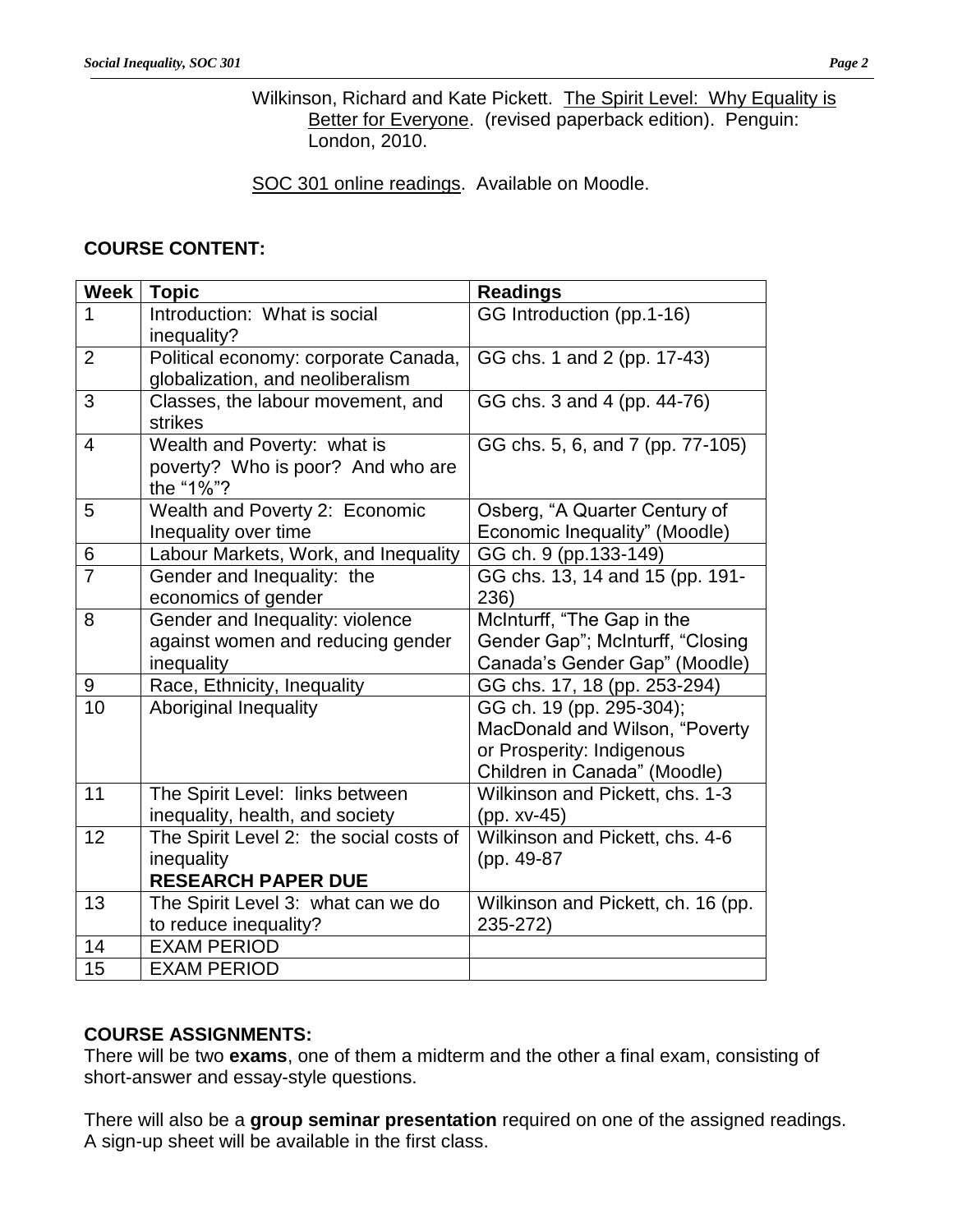Each student must write a **research paper** investigating some element of social inequality. The papers may focus on specific issues of inequality in Canada, or may look at debates about inequality at the level of theory. A list of possible topics and full details on the paper will be handed out by the second week of class.

There will be a set of online **fourth-hour** activities that will build on the readings and classroom material. Refer to the course website for more information. These will be worth 10% of your overall grade.

The **participation** mark will be based on:

- group work done in-class
- "minute papers": very short papers (as short as a sentence) written in-class and marked as either "complete" or "incomplete." These papers might ask you to summarize one of the main points of that day's class, or of the readings for the class, or to think of a question that is related to the day's topic that wasn't answered in the lecture or discussion.

## **EVALUATION PROFILE:**

| 25%  |
|------|
| 10%  |
| 25%  |
| 25%  |
| 10%  |
| 5%   |
| 100% |
|      |

## **GRADE PROFILE:**

|  |                                           | $A+ = 90 - 100\%$ B+ = 77 - 79% C+ = 67 - 69% D = 50 - 59% |  |
|--|-------------------------------------------|------------------------------------------------------------|--|
|  |                                           | $A = 85 - 89$ B = 73 - 76 C = 63 - 66 F = 0 - 49           |  |
|  | $A - 80 - 84$ $B - 70 - 72$ $C - 60 - 62$ |                                                            |  |

#### **OPERATIONAL DETAILS**:

*Capilano University has policies on Academic Appeals (including appeal of final grades), Student Conduct, Cheating and Plagiarism, Academic Probation and other educational issues. These and other policies are available on the University website.*

- Attendance: Class attendance is essential to success in the course. Classes will involve lectures, videos, debates and discussions, small-group assignments, handouts, and other material. All of this is "examinable," so if you miss a class for any reason, please arrange to get notes from a classmate.
- Late Assignments: Late papers will be accepted, but with a 5% penalty for each day that the paper is late, including weekends.